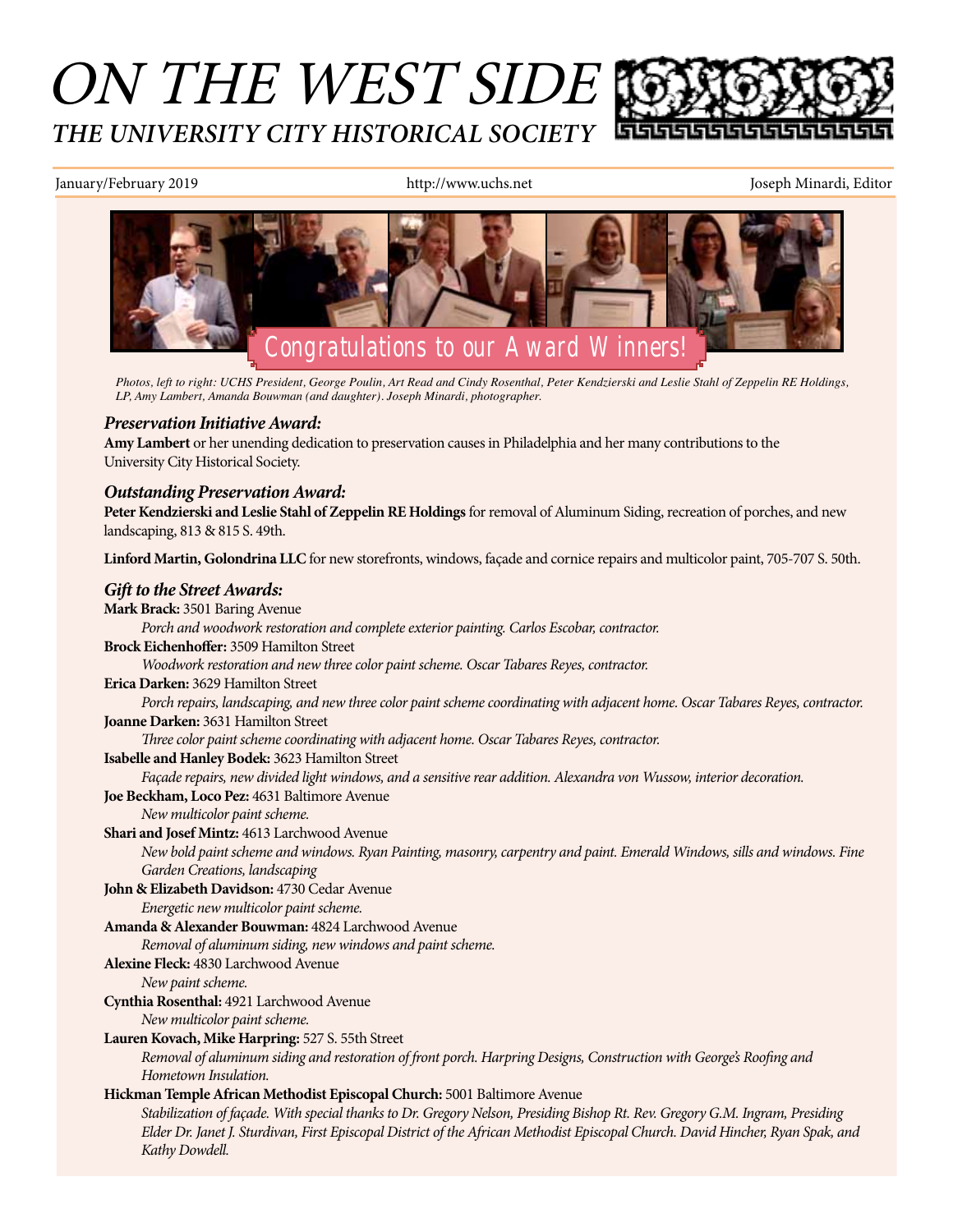# UCHS Oral History Project, Episodes One and Two

The University City Historical Society is proud to announce that its long-awaited Oral History Project is finally here. The first interview was conducted with the Kellermans at their home on St. Marks Square. Joanne Kellerman was a Board member of UCHS

and served as the Society's treasurer for many years. She and her husband, Leon, have lived in University City for decades and we are delighted that they were featured in our first episode.

Episode Two of the Oral History Project was with Barry Grosbach and Mike Hardy at their home on South 43rd Street. Barry and Mike have lived in the same house since 1970 and have been very active in various organizations in University City. Barry and Mike recollected on what the neighborhood and Clark Park were like when then first



moved in nearly fifty years ago and the numerous changes over the years. When asked if there are more children now than when you first moved in, Mike quipped, "You nearly get run over by perambulators now." Barry opined as to why Philadelphia is a City

> of Neighborhoods. "It's such a walkable city," he mused. "You can meet people on the street and talk to them, not everyone is driving from place to place."

> Look for the UCHS Oral History Project on our **YouTube Channel** (Yes! We have a YouTube Channel) in the coming weeks. And don't forget to hit **like** and **subscribe** to the UCHS You-Tube Channel.

> Also, if you know of anyone that would make for a good subject for an interview, please let us know at info@ uchs.net.

# University City Historic Architecture Walks

Let's take a stroll through the area in West Philly called Garden Court. I say a stroll rather than a tour because this neighborhood is less about outstanding buildings and more about the neighborhood as a whole.

Starting at the corner of Pine and 47th, take a look at the apartment building on the NW corner that gave the neighborhood its name: the Garden Court. You will know it by the big urns over every doorway. There are a lot of apartment buildings on Pine and they all date to the same period, a recognition that West Philly was filling up in the 1920's and apartments were a welcome addition to the fairly dense housing stock.

But let's stroll southward, toward Osage. You will see some pretty big houses, built at the same time as the apartments, belying the notion that apartment buildings and large single-family residences are incompatible (against zoning in many new neighborhoods). Halfway down the block turn into the alley between Pine and Osage.

This is where the Garden Court neighborhood story fleshes out. Unlike the rest of West Philadelphia, this 12-block neighborhood was designed for the automobile. And in this alley you see the suburban solution: off-street parking for cars, back porches and doors into single-family residences, and trash collection out of sight.



The developer of Garden Court, Clarence Siegel, thought long and hard about this approach. He'd had lots of experience building the typical West Philly rows and doubles. But this development you will notice is a half-mile walk to the nearest trolley line, not really convenient to public transportation. It is the only West Philly development that presages the late 20th century suburb development: houses on grassy lawns with trees, with car-parking. Keep strolling west through the alley to 49th Street and turn left and left again onto Osage Street.

Here you see what really became Suburban Development architectural vocabulary: pleasing English Cottage styles in 2-story houses, with porches, and the feeling of more space and nature than city dwellings offer. At 47th Street turn right and head south to another alley, and turn right there. Again the alley gives evidence of the importance of the car and its symbolic freedom from the constraints of city living.

Turn left with the alley between 49th and 50th and left again on Larchwood Avenue, heading east. Again the Cottage style is smaller, cozier, than the typical 3-story doubles on the next block over. These are houses for "modern" folks, without household servants. When you get back to 46th Street, you can spot to the right the imposing Edwardian 3-story houses, the ones painted a consistent cream-color on huge moldings, that referenced a past that was fast disappearing.

Development ended in West Philly with the Crash of '29. In fact, one tower of the Garden Court Plaza Apartments was never completed because of the Crash. The popularity of the neighborhood moved to the western suburbs until the late 20th century when "reurbanites" rediscovered the pleasures of living in the city. A lucky few found this tiny neighborhood of Garden Court and have been enjoying "the best of both worlds."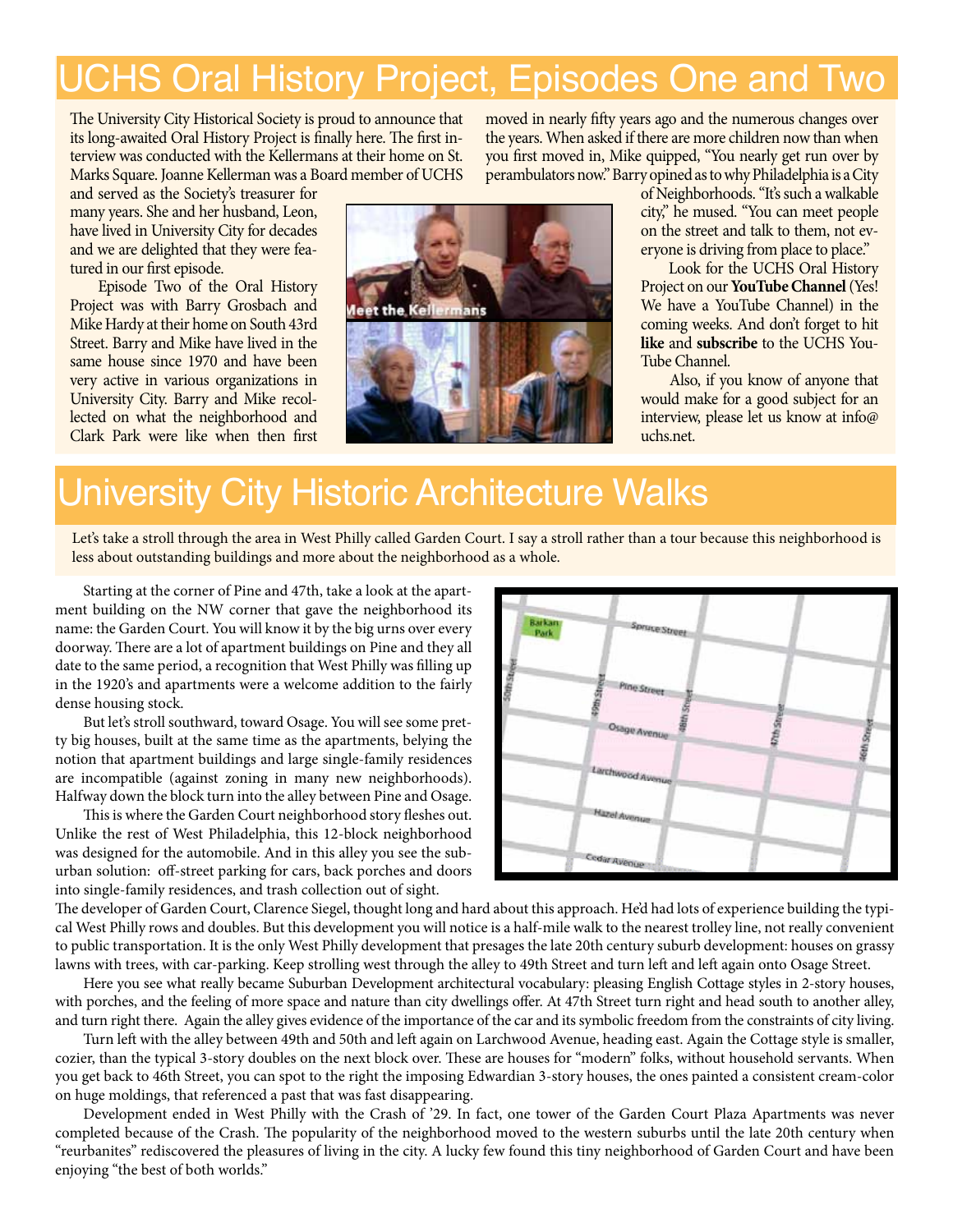

West Philadelphia wouldn't be the same without its ubiquitous front porches. Over a century ago, the porch was an excellent way to cool off on a hot summer day, converse with the neighbors, or watch the daily drama of life pass by your front door.

The porch has its origins in the classical portico (see definition below). The primary function of the classical portico was to make an emphatic architectural statement. The portico defines the entrance with an elaborate framing element; it provides the visitor approaching the building with a clear visual signal as to where the portal lies. Unlike a verandah, the portico is not meant to be used as a living space. Rather, with its columns, pediment, and often a grand stair, the portico is designed to impress and inform the visitor. The idea of a verandah as a living space caught on in America with the help of Andrew Jackson Downing, whose romantic designs introduced the idea of the broad verandah as a central element in American life. As Downing once opined, a broad porch was a "necessary a delightful appendage" in a country with hot summers.

By the 1880s architectural styles were markedly different from those of Downing's day, but the verandah remained as a dominant architectural feature on most houses. In the rapidly developing West Philadelphia, the verandah or front porch, was the perfect accessory for Victorian suburban living.

**Gallery:** A roofed promenade, especially one projecting from the exterior wall of a building**.**

**Loggia:** A covered gallery or passage, arcaded or colonnaded, open to the air on a least one side. Often, the roof of the loggia is formed by the upper stories of the building. The term can also apply to an arcaded or colonnaded porch. The word is usually associated with Italianate architecture.

**Piazza:** Originally, an Italian term for an open public space surrounded by buildings, or the open courtyard in the center of a house or villa. It can also describe a long covered gallery with roof supported by columns. During the 19th century, with the fascination with all things Italian, the term began to be used interchangeably with "porch" or "verandah."

**Porch:** The general term used to describe a roofed space outside the main walls of a building. Strictly speaking the term should be limited to a covered entrance for a building, having a separate roof projecting from the wall. Longer roofed galleries attached to a house and intended as outdoor living spaces are more accurately termed "verandahs" or "piazzas." The porch can be called a "portico" if it has columns and a pediment that cause it to resemble the front of a Greek or Roman temple.

**Porte Cochere:** A carriage porch, designed to permit passengers to alight from a carriage and enter a building without being exposed to the elements.

From *The Old-House Journal*, August 1981*.*

*To be continued in the next issue.*

# Ask the Experts

### **Column Conundrum**

Q: **The columns on my house are relatively soft and some of the wood is split. How do I relaminate them?**

A: Before you can repair the splits, you need to determine what kind of column you have, say restoration consultants. If the gaps are irregular and tend to spiral, the column may be hollow-bored from the center of a tree trunk, or a solid blank cut from the heart of a tree. If the splits are straight and parallel, the column is stavebuilt; pieced together out of long shafts joined by any one of a halfdozen techniques.

In the likely case of a stave-built column, you can repair the splits with the column in place if the loose, open joint is less than 1/8" wide and can be moved back together by hand.

To make the repair, move the wood back into alignment and apply an epoxy adhesive formulated for wood. Use band clamps to hold the joint together. If the joint doesn't close with hand pressure, don't try to force it closed with the band clamps. If you do, you risk forcing open another joint or splitting the shaft.

Modified from *The Old-House Journal*, 1996.

## ominators' Writing Group

Four writers met with UCHS Board Member Amy Lambert in late January to begin the process of writing historic preservation nominations for University City. The potential nominations included a block-wide district nomination in Squirrel Hill, one multiple-house nomination in Walnut Hill, and two single-dwelling houses in Powelton Village.

Basing her advice on many successful nominations in the past, Amy broke the process down into manageable components. "It's like writing a term-paper!" exclaimed one writer. The group hopes to complete the nominations by summer.

Any UCHS member is free to join the writers' group, with or without a specific building nomination in mind. The next meeting will be February 20th at 6:30 pm. If interested, contact Jenny Loustau at jenloustau9323@gmail.com.



### **Profiles in Architecture** Clement Remington

Clement Remington (active c. 1887-1910) studied architectural drawing at the Pennsylvania Academy of Fine Arts and was a founding member of the T-Square Club. Remington also worked for such luminaries as George T. Pearson and Horace Trumbauer before striking out on his own. By around 1908 he relocated to Haddonfield, New Jersey, perhaps drawn there by earlier commissions.

### **Selected Relevant Commissions:**

1909: Alexander Apartments, 516-526 S. 42nd Street